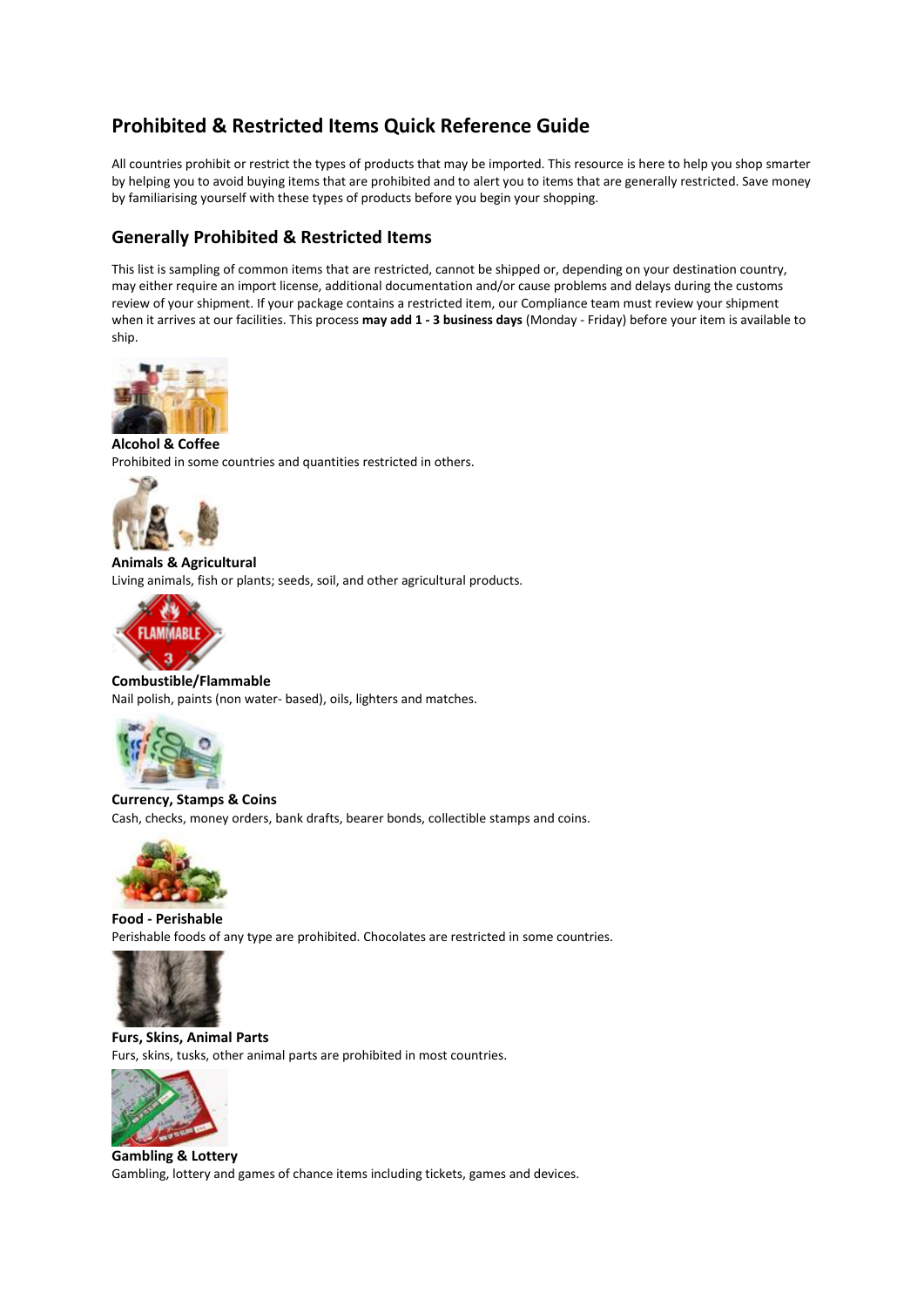

#### **Government ID/Uniforms**

Any and all governmental (whether real or costume) ids, uniforms and badges.



**Hazardous Materials** Chemicals, explosives, fuels and fertilisers.



### **Medications**

Prescription & veterinary medications prohibited. Non-prescription medications are restricted.



**Perfumes & Colognes** Prohibited in some countries but allowed in others.



#### **Political & Pornography**

Prohibited in all Muslim countries and restricted in most other countries.



**Pressurized Cans** No pressurized cans of any type like hairspray, shaving cream and bug spray.



**Tactical Equipment** Night-vision goggles, lock-pickers, optical scopes, laser sites, body armour and any ITAR regulated item.



**Vitamins/ Supplements** Vitamins, some sports drinks, supplements are restricted in most countries.



#### **Weaponry & Parts**

Guns, gun replicas, gun components & parts, paintball guns & paintballs, stun-guns, ammunition, gunpowder, any ITAR regulated items.